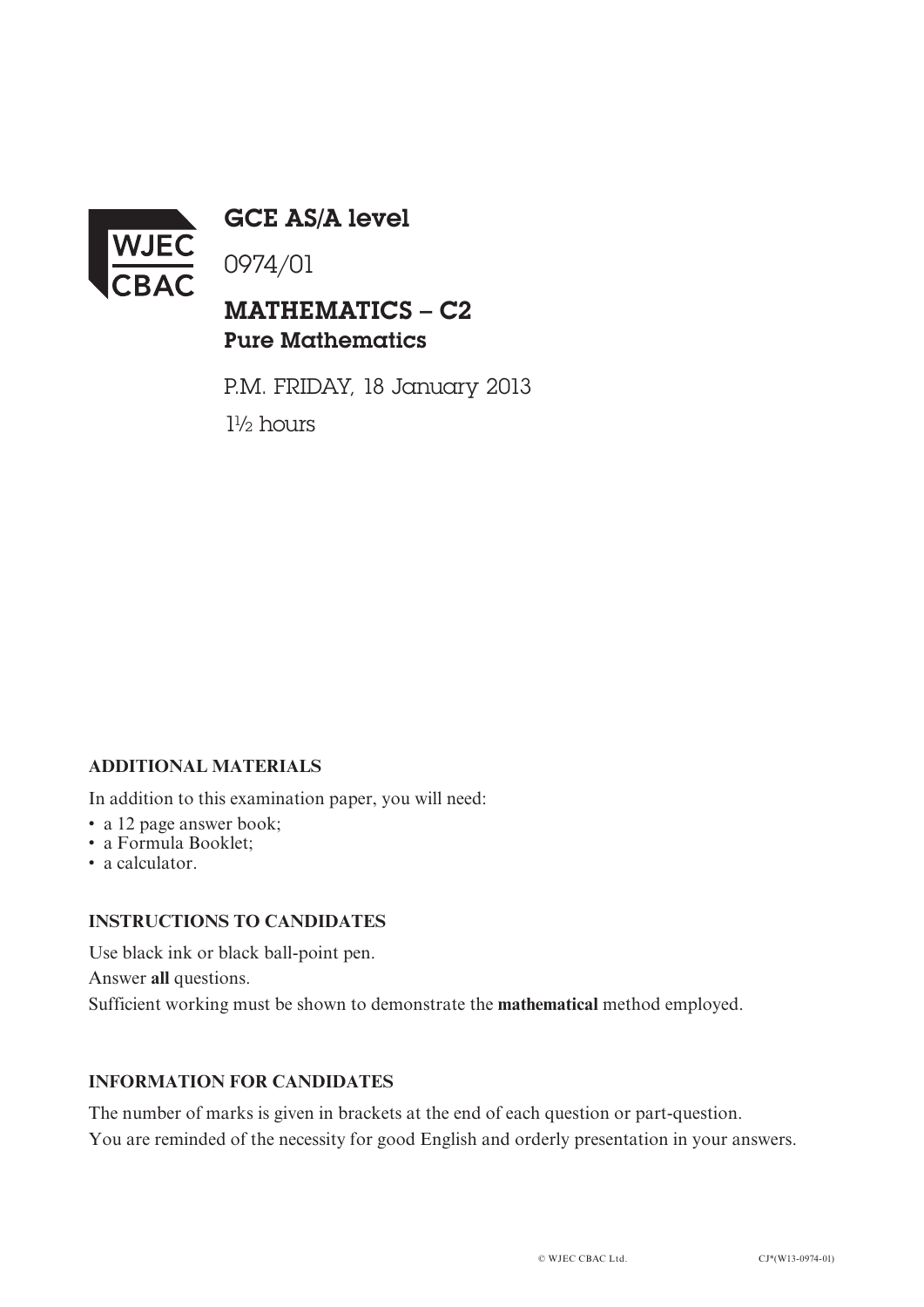**1.** Use the Trapezium Rule with five ordinates to find an approximate value for the integral

$$
\int_0^2 \sqrt{10 - x^3} \, \mathrm{d}x.
$$

Show your working and give your answer correct to four decimal places. [4]

- **2.** *(a)* Find all values of  $\theta$  between 0° and 360° satisfying  $7\sin^2\theta - \sin\theta = 3\cos^2\theta$  $\theta$ . [6]
	- *(b)* Find all values of *x* between 0° and 180° satisfying  $tan(3x - 20^{\circ}) = 1.28$ . 28.  $[4]$

5

3. The diagram below shows a sketch of the triangle ABC with 
$$
AB = 10 \text{ cm}
$$
,  $AC = x \text{ cm}$ ,  $BC = (x + 4) \text{ cm}$  and  $\angle ABC = \alpha$ , where  $\cos \alpha = \frac{3}{7}$ .



- *(a)* Write down and simplify an equation satisfied by *x*. Hence, evaluate *x*. [3]
- *(b)* Find the exact value of the area of triangle *ABC*. [3]
- **4.** *(a)* The first term of an arithmetic series is 1 and the common difference is 4.
	- (i) Show that the *n*th term of the arithmetic series is  $4n 3$ .
	- (ii) The sum of the first *n* terms of this series is given by

$$
S_n = 1 + 5 + \dots + (4n - 7) + (4n - 3).
$$

 **Prove from first principles**, without using the formula for the sum of the first *n* terms, that

$$
S_n = n(2n - 1). \tag{4}
$$

*(b)* The sum of the first ten terms of another arithmetic series is 55. The sum of the fourth, seventh and ninth terms of the series is 27. Find the first term and the common difference of this arithmetic series. [5]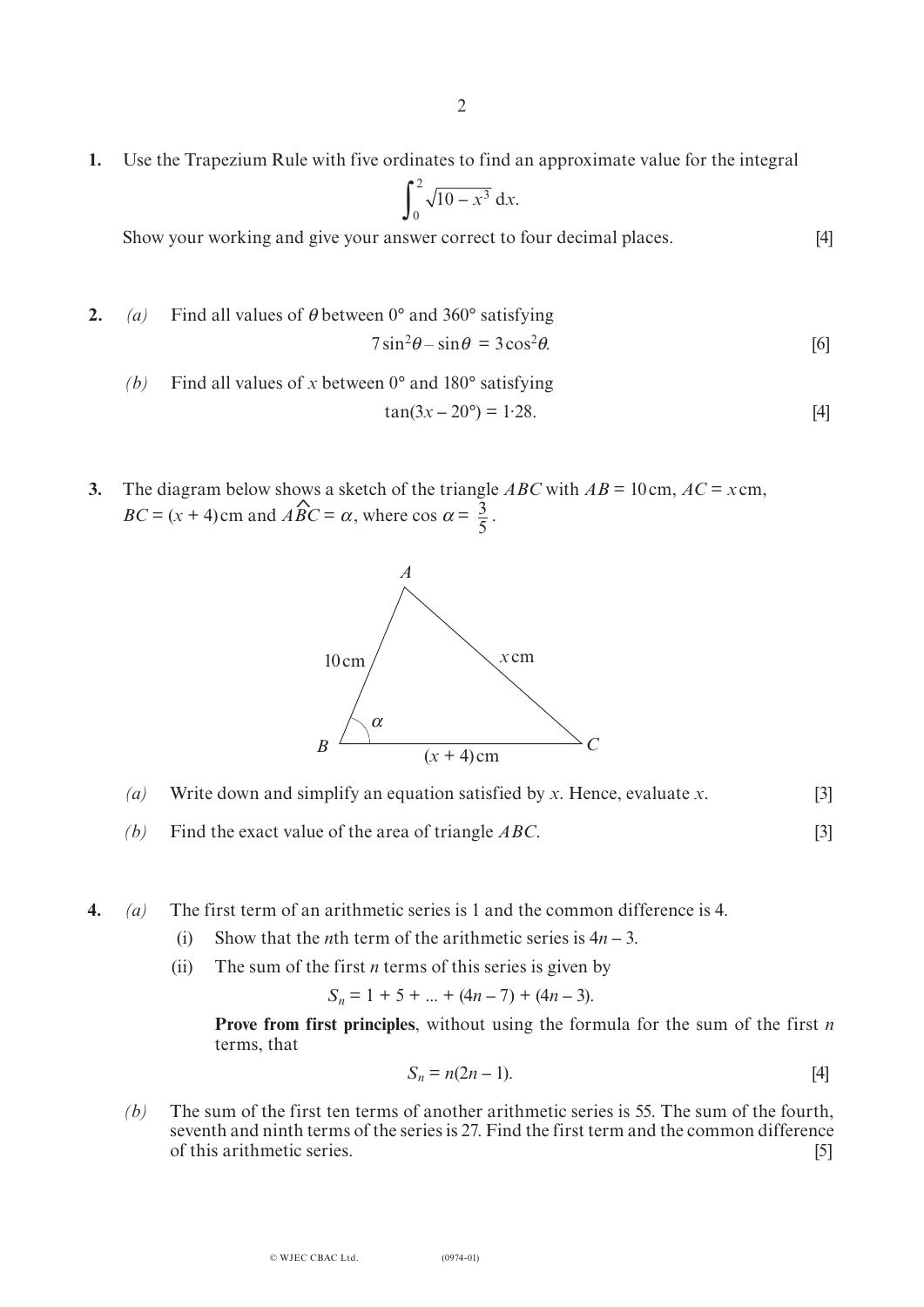- **5.** *(a)* The *p*th term of a geometric series is 16. The  $(p + 1)$ th term of this series is 24. Find the  $(p + 4)$ th term of the series.  $(p + 4)$ th term of the series.
	- *(b)* The sum of the first three terms of another geometric series is 22·8. The sum to infinity of the series is 18·75. Find the common ratio and the first term of this geometric series. [6]

6. (a) Find 
$$
\int \left(\frac{5}{x^4} - 7x^{\frac{2}{3}}\right) dx
$$
. [2]



The diagram shows a sketch of the curve  $y = 9 - x^2$  which intersects the positive *x*-axis at the point  $P(a, 0)$ .

(i) Find the value of *a*.

The tangent to the curve at *P* intersects the *y*-axis at the point  $Q(0, b)$ .

- (ii) Show that  $b = 18$ .
- (iii) Find the area of the shaded region. [10]

**7.** *(a)* Given that  $x > 0$ ,  $y > 0$ , show that

$$
\log_a \frac{x}{y} = \log_a x - \log_a y. \tag{3}
$$

*(b)* Solve the equation

$$
6^{2x+5} = 7.
$$

Show your working and give your answer correct to three decimal places. [3]

# **TURN OVER**